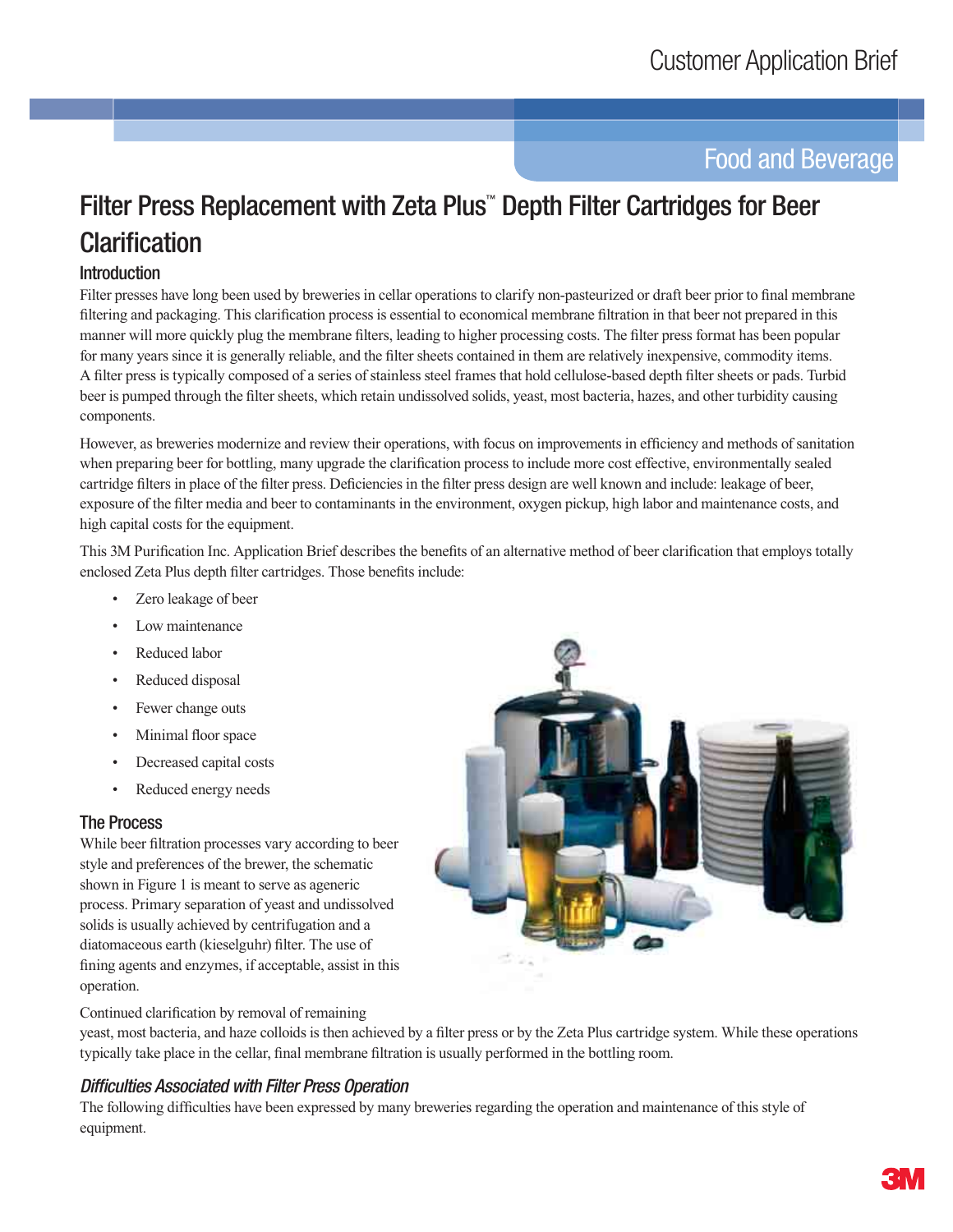

Figure 1 - Generic Non-Pasteurized Beer Process

#### Labor

As anyone who has changed a filter press can attest, the labor required to properly unload, clean, repack, and ready a filter press for the next filter run is substantial. Estimates range from 3 man-hours for smaller presses to up to 8 man-hours  $(2$  operators  $-4$  hours) or more for larger presses.

Additionally, the awkward nature of the press arrangement and the weight of the individual plates can lead to worker injury during maintenance activities.

The yearly cost of labor can be calculated as: operators required x labor rate per hour x hours required to clean and repack the press x number of changes per month x 12.

#### **Leakage and Beer Loss**

Even new, well maintained filter presses leak some beer along the exposed periphery of the filter sheets. This beer is usually collected in a tray beneath the equipment and discarded, since oxidation and contamination occur. The leakage is accelerated in older or poorly



Photo used with permission of Red Hook Company

maintained presses where seals are worn or plates are slightly warped, compromising the seals. Breweries have noted beer loss of up to 1%-2% of a given batch — a substantial cost that can be overlooked.

The yearly cost of leakage can be calculated as: liters leaked/hr x hours of operation/week x weeks of operation/yr x cost of beer/liter. The cost of the beer can be the "in process" cost associated with production, or the opportunity cost (retail price) of losing beer prior to sale in the market.

#### **Filter Change-out**

Since they are open to the atmosphere, filter sheets installed in a press are typically changed-out based on a fixed schedule, regardless of the differential pressure across the filter. Filter sheet change-out is typically conducted after a week of filtration service, although sometimes less. At that time, many breweries begin to notice mold growth along the exposed edge of the filter sheets and find it prudent to replace them. However, filtration capacity, as measured by the differential pressure across the filter press, is rarely maximized in this practice. Filter sheets are essentially removed from service and discarded without using their entire capacity to filter.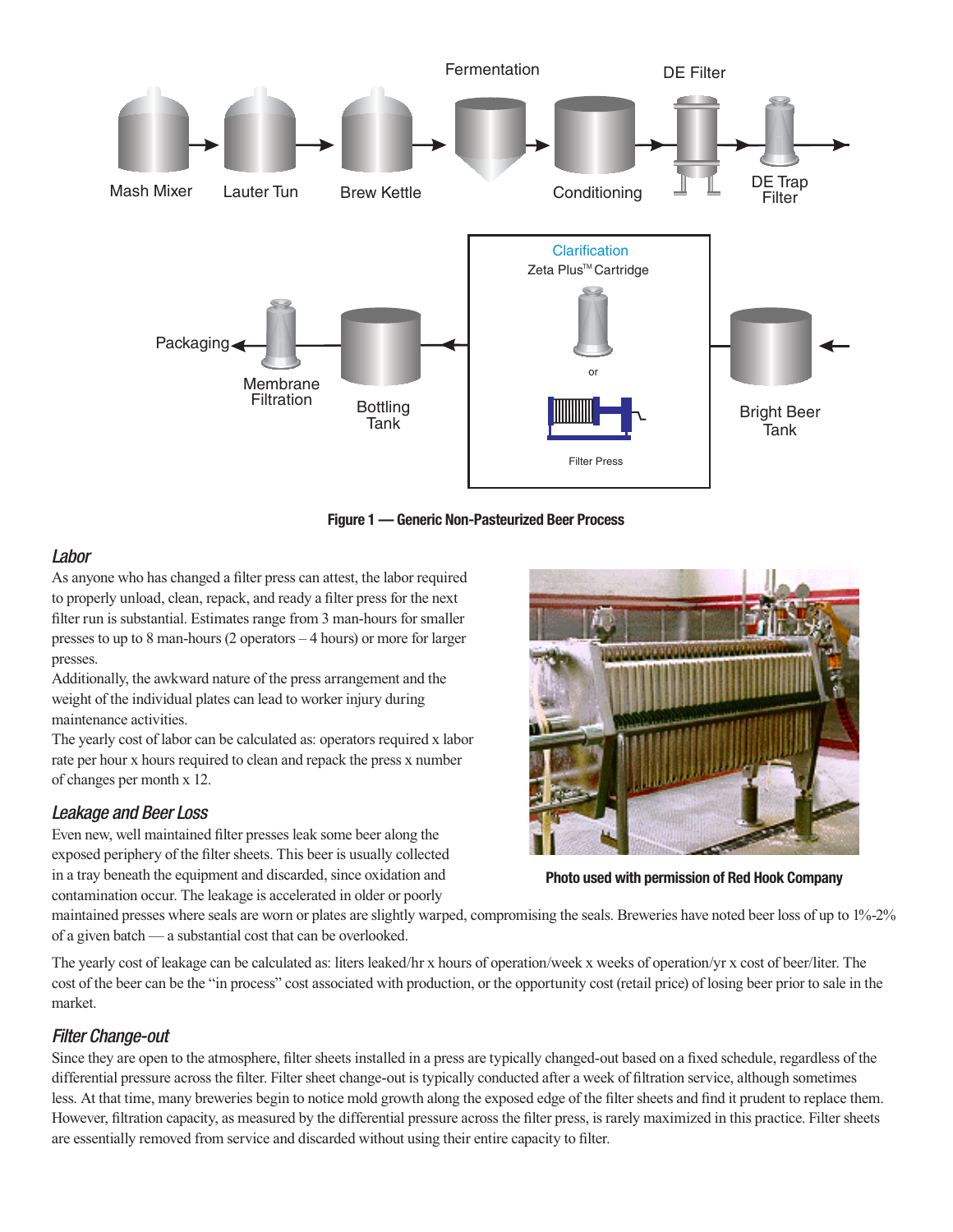# Capital Costs

A modern, all stainless steel filter press can cost between \$10,000 for a small (40 cm2 x 40 cm2) capacity press to over \$60,000 for a larger (60 cm2 x 60cm2) press. Additional hardware for automation and hydraulics can add another \$20,000 to \$30,000 to this cost. The used filter press market can offer a reduction in this capital cost, but usually at the expense of increased maintenance, and replacement parts costs down the line.

#### **Maintenance**

With a number of moving parts, o-rings, and gaskets, filter presses require considerable attention to routine maintenance for proper operation. For instance, each plate in the press typically includes 4 o-rings that need to be checked at each change-out and replaced when signs of wear are evident. Additionally, to ensure proper sealing of the filter sheets and to reduce biofilm build-up, each plate surface should be cleaned thoroughly.

The yearly cost of maintenance can be calculated as 5%-10% of the cost of the press, but can be much higher if the press is older and if other considerations are included such as the labor required and downtime of the operation while maintenance takes place.

# Disposal

Since filter sheets are changed-out on a periodic basis without regard to the filtration capacity still remaining in the sheet (as measured by differential pressure across the filter press), partially unused filter sheets are sent to disposal. This increases the disposal cost. They early cost of disposal can be calculated as: change-outs per month x disposal cost of a change-out x 12.

# Floor Space

Even smaller filter presses require a relatively large area for safe operation, including access from all sides and space enough to open the press entirely during maintenance operations. A 60 cm<sup>2</sup> x 60 cm<sup>2</sup> press will typically require up to 100 ft<sup>2</sup> of cellar space.

# **Energy**

Sanitation of the filter press is usually accomplished by hot  $(80^{\circ}C)$  water flushing before and after filtration. This process reduces contaminating microorganisms. Effective sanitation requires that the equipment reach the desired temperature for a minimum of 30 minutes. To be effective, timing should begin not when the water reaches the press, but when the entire system is up to the desired temperature, including all valves, drains, gauge ports and fittings. To neglect this aspect leads to incomplete sanitation, with microorganisms remaining in hard to reach areas of the filter press (behind gaskets, in bleed valves, in dead-legs). In practice, although the filter press may only be sanitized for 30 minutes at  $80^{\circ}$ C, an extended period (30 - 60 minutes) is required to get the entire filter press up to the desired temperature before sanitation can actually begin. A cost is associated with this practice as energy is required to heat the hot water. Also, downtime during the sanitation cycle is also a factor in determining the cost of this procedure.

#### The Solution

 $3M$  Purification Inc. developed the Zeta Plus<sup>TM</sup> depth filter cartridge system to address the undesirable aspects that most breweries experienced with filter press operation. Zeta Plus depth filter cartridges are made with the same high efficiency, high tensile strength filter media as our standard filter sheets for a filter press. However, the filter

sheet media is contained in an easy-to-use cartridge form that is installed in a totally enclosed, sanitary design, filter housing.

The Zeta Plus cartridge system provides the following benefits to breweries:

# Greatly Reduced Labor

Zeta Plus filter cartridges can be installed and ready for use in as little as 15 minutes, usually requiring the efforts of only a single operator. This greatly reduces the man power and downtime associated with the filter press usually by a factor of 10 or more.



**Zeta Plus™ depth filters are available in 8, 12, and 16 inch diameter cartridges.**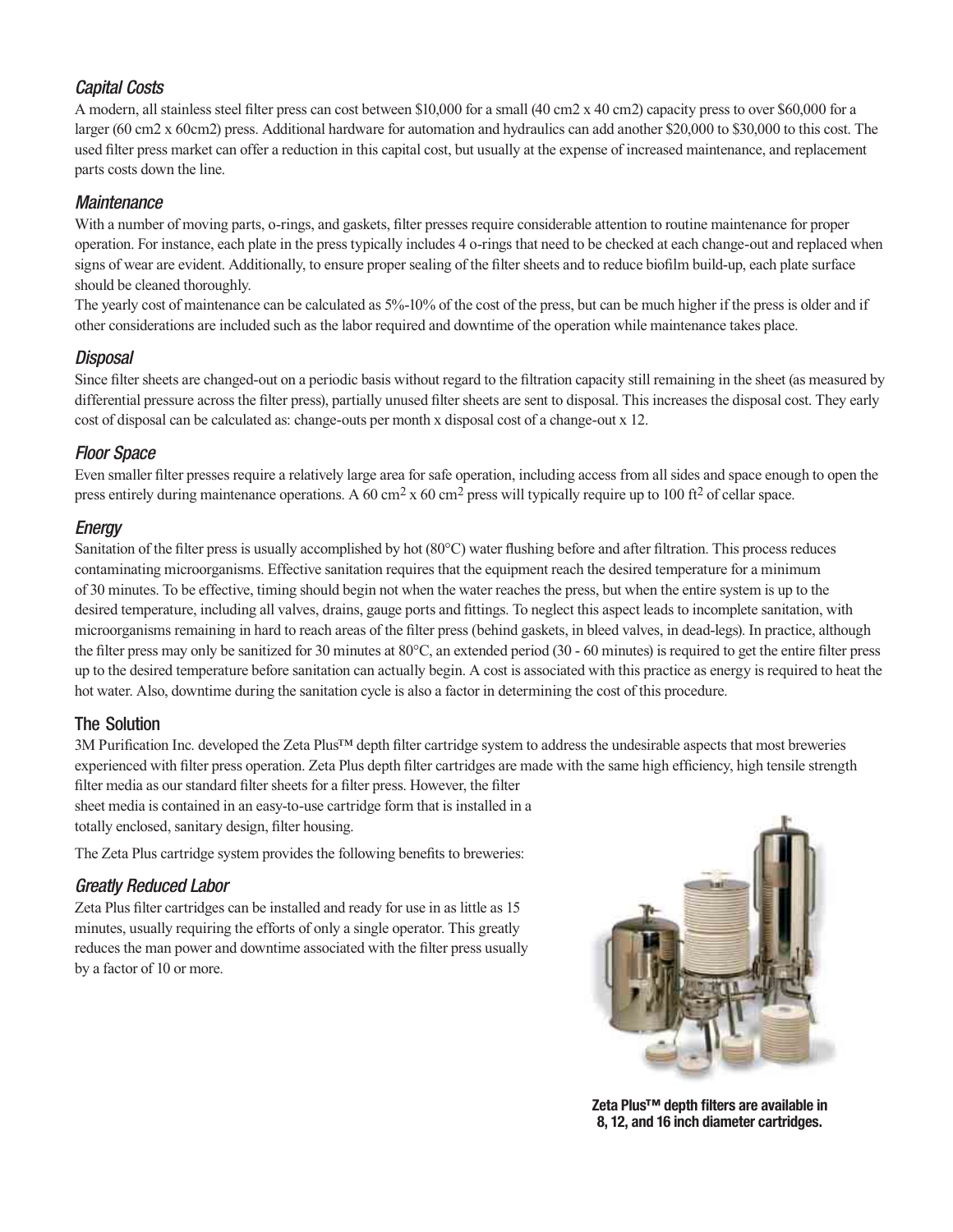# **Zero Leakage**

Zeta Plus™ cartridges are installed in a totally enclosed, sanitary design filter housing, eliminating beer leakage. Furthermore, the enclosed housing prohibits oxidation or microbial contamination of the beer from external sources.

# **Fewer Change-outs**

Since Zeta Plus cartridges are installed in a totally enclosed filter housing and not exposed to the atmosphere, the cartridges can continue to be used until they reach a maximum differential pressure (35 psid), indicating that their useful life has been achieved. Depending on the nature of the beer and how well it has been prepared prior to filtration (racking, fining, D.E. filtration), a single set of cartridges can be used for weeks prior to plugging, unlike the filter press, which requires frequent change-outs.

3M Purification has also developed a warm water regeneration flushing procedure that can further extend filter service life. Documented in 3M Purification literature # LITTDCO2, this easy-to-use procedure reduces warm water soluble plugging materials from the filter, reducing differential pressure buildup and extending filter life.

As an example, a large brewery has reported average throughputs of up to 1500 barrels per single 12" diameter Zeta Plus cartridge. Smaller, craft breweries producing all-malt, complex style beers target 250 to 500 barrels per cartridge.

#### **Decreased Capital Costs**

For equal flow rates, 3M<sup>TM</sup> series filter housings for Zeta Plus typically require from one half to a quarter of the capital cost required for an all stainless-steel filter press.

#### Low Maintenance

3M series filter housings for Zeta Plus cartridges have only three o-rings to maintain compared to the dozens of o-rings on a filter press. Unlike a filter press, a 3M series filter housing is easy to maintain, clean, and operate. All housings surfaces are easily accessible for cleaning. 3M series filter housings can also be fitted for optional CIP spray-balls, unlike the filter press.



# **Reduced Disposal**

Unlike filter sheets that are changed-out on a periodic basis without regard to the filtration capacity still remaining in the sheet, Zeta Plus cartridges are only changed-out when their capacity is achieved, whether it is two weeks or a month of service. This decreases the costs incurred for disposal, sometimes by a factor of 4 or more.

# **Minimal Floor Space**

3MTM series filter housings for Zeta Plus filters are very compact, typically requiring only a tenth of the floor space of a comparable filter press. Since the filter media in a Zeta Plus cartridge is stacked horizontally, the design makes much more effective use of floor space. This eases operator access and frees up brewery space for other operations.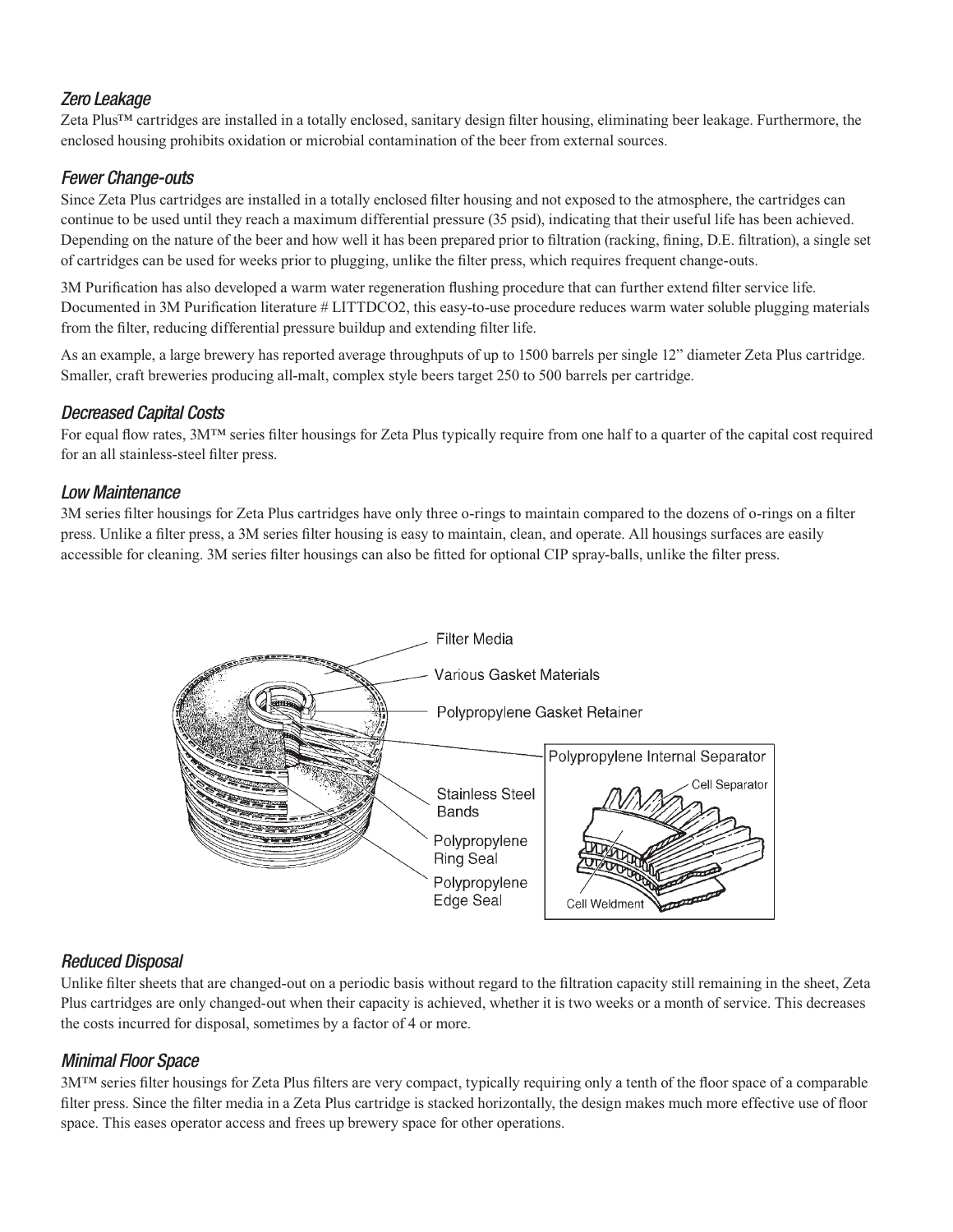# Reduced Energy

The compact nature of the Zeta Plus cartridge and housing design results in much faster sanitation cycles, greatly reducing energy costs. Since the 3M series filter housing design has less stainless steel than a filter press, it can be brought up to temperature much more quickly and reliably. Additionally, the sanitary design of the 3M series filter housing eliminates dead-legs and other hard to clean areas common in a filter press that are difficult to sanitize correctly.

### Conclusion and Summary

Although filter presses have been used by breweries for many years, cellar crews have noted significant deficiencies in their design and operation. The table below summarizes the benefits of the Zeta Plus<sup>TM</sup> cartridge system versus the use of a filter press for beer clarification.

|                      | <b>Filter Press</b>  | Cartridge  | <b>Comments</b>                                                                                                       |  |
|----------------------|----------------------|------------|-----------------------------------------------------------------------------------------------------------------------|--|
| <b>Beer leakage</b>  | Moderate to High     | No leakage | Some filter presses can leak 1-2% of volume filtered.                                                                 |  |
| Labor needs          | <b>High</b>          | Low        | Zeta Plus Cartridge: 15 min.                                                                                          |  |
|                      |                      |            | Filter Press: 2 - 4 hrs                                                                                               |  |
| <b>Change-outs</b>   | Weekly or more often | 2-4 weeks  | Dependent on beer preparation                                                                                         |  |
| <b>Capital costs</b> | High                 | Low        | A Zeta Plus cartridge housing is typically 50%-25% the cost of<br>a filter press.                                     |  |
| <b>Maintenance</b>   | High                 | Low        | Cartridges: 3 o-rings, Easy to clean                                                                                  |  |
|                      |                      |            | Filter Press: Dozens of o-rings, difficult to clean                                                                   |  |
| <b>Disposal</b>      | Moderate             | Low        | Unlike filter sheets, Zeta Plus cartridges are disposed of only<br>when filtration capacity is exhausted.             |  |
| <b>Floor space</b>   | High                 | Low        | A Zeta Plus cartridge housing typically requires 1/10th the floor<br>space of a filter press.                         |  |
| <b>Energy</b>        | Moderate             | Low        | A Zeta Plus cartridge system typically consumes $\frac{1}{2}$ the hot water<br>and energy compared to a filter press. |  |

# Additional 3M Purification Literature

| <b>Description</b>                                      | Old Literature Identification | New Literature Identification |
|---------------------------------------------------------|-------------------------------|-------------------------------|
| 3M Purification Inc. Filter Systems for Beer Filtration | LITCATBB                      | 70-0201-8679-0                |
| Zeta Plus <sup>™</sup> H Series Filter Cartridges       | LITZPH1                       | 70-0201-8856-4                |
| 3M™ ZPC/ZPB Series Filter Housings                      | <b>LITHSZPBC</b>              | 70-0201-8762-4                |
| Warm Water Regeneration of Zeta Plus™ Filter Cartridges | LITTDC02                      |                               |
| LifeASSURE™ BA Series Membrane Filters:                 | I IT7RBA2                     | 70-0201-8877-0                |
| LifeASSURE™ Membrane Prefilters:                        | LITCLAFB1                     | 70-0201-8712-9                |

#### Scientific Applications Support Services

The cornerstone of our philosophy is service to customers, not only in product quality and prompt service, but also in problem solving, application support and in the sharing of scientific information. Our Scientific Applications Support Services (SASS) group is a market-oriented group of scientists and engineers who work closely with customers to solve difficult separation problems and aid in the selection of the most effective and economical filtration systems. SASS routinely provides end-users with:

- , Validation and Regulatory Support
- Extractable and Compatibility Analysis
- · Filter System Optimization Studies
- 3MTM Series 200 Automated Integrity Testing Device

For more information regarding Scientific Applications Support Services, please contact 3M Purification Technical Services or your local Distributor.